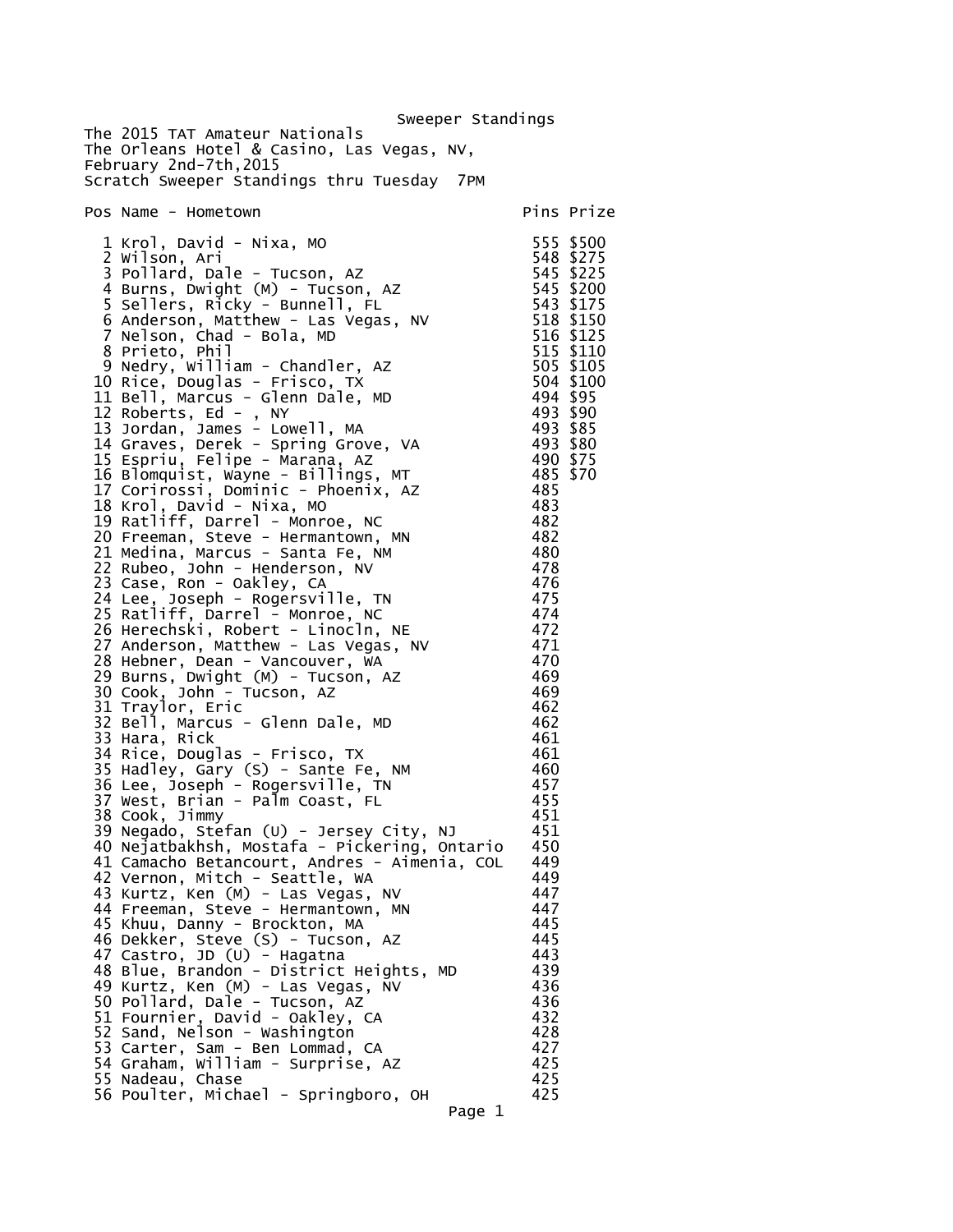| Sweeper Standings                                                                                                                                                                                                                                                                                                                                                                                                                                                                                                                                                                                                                                                                                                                                                                                                                                                                                                                                                                                                                                                                                                                                                                                                                                                                                                                                                                                                                          |                                                                                                                                                                                                                                                                                            |                                                                                                                                                        |
|--------------------------------------------------------------------------------------------------------------------------------------------------------------------------------------------------------------------------------------------------------------------------------------------------------------------------------------------------------------------------------------------------------------------------------------------------------------------------------------------------------------------------------------------------------------------------------------------------------------------------------------------------------------------------------------------------------------------------------------------------------------------------------------------------------------------------------------------------------------------------------------------------------------------------------------------------------------------------------------------------------------------------------------------------------------------------------------------------------------------------------------------------------------------------------------------------------------------------------------------------------------------------------------------------------------------------------------------------------------------------------------------------------------------------------------------|--------------------------------------------------------------------------------------------------------------------------------------------------------------------------------------------------------------------------------------------------------------------------------------------|--------------------------------------------------------------------------------------------------------------------------------------------------------|
| 57 Nadeau, Chase<br>58 Podgorski, Duane (S) - Lakeland, FL<br>59 West, Brian - Palm Coast, FL<br>60 Marsicano, Salvatore - Myrtle Beach, SC<br>61 Espriu, Felipe - Marana, AZ<br>62 Ridgeway, Howard - Cleveland, OH<br>63 Case, Ron - Oakley, CA<br>64 Carter, Sam - Ben Lommad, CA<br>65 Dekker, Steve (S) - Tucson, AZ<br>66 Vernon, Mitch - Seattle, WA<br>67 Sellers, Ricky - Bunnell, FL<br>68 Charles, Mike (S) - Simi Valley, CA<br>69 Farah, Daniel - Portland, OR<br>70 Rubeo, John - Henderson, NV<br>71 DeFranco, Vince - Darien, IL<br>72 Nejatbakhsh, Mostafa - Pickering, Ontario<br>73 Camacho Betancourt, Andres - Aimenia, COL<br>74 Ziegler, Justin<br>75 Miller, Larry - Hereford, AZ<br>76 Cook, John - Tucson, AZ<br>77 Herechski, Robert - Linocln, NE<br>78 Kasting, Richard - Buckeye, AZ<br>79 Russo, Frank - Guam<br>80 Patnode, Laine (U) - Santa Fe, NM<br>81 Colley, Joe - El Cajon, CA<br>82 Ades, Bill - Hesperia, CA<br>83 Bell, Darnell (M) - Woodbridge, VA<br>84 Ada, John - Berrigada, GUAM<br>85 Spencer, Ben - Mesa, Az<br>86 Blomquist, Wayne - Billings, MT<br>87 Chalifoux, David - Saugas, MA<br>88 Marsicano, Salvatore - Myrtle Beach, SC<br>89 Alford, Stephen - Country Club Hills, IL<br>90 Glass, Philip - Phoenix, AZ<br>91 Blue, Brandon - District Heights, MD<br>92 Palomares, Norm<br>93 Sand, Nelson - Washington<br>94 Cannady, Kwane (M)<br>95 Bell, Darnell (M) - Woodbridge, VA | 424<br>423<br>422<br>418<br>417<br>414<br>412<br>412<br>410<br>410<br>410<br>410<br>406<br>403<br>401<br>400<br>399<br>396<br>394<br>388<br>387<br>386<br>386<br>384<br>$\frac{384}{74}$<br>374<br>374<br>372<br>368<br>365<br>363<br>360<br>357<br>356<br>353<br>352<br>343<br>331<br>302 |                                                                                                                                                        |
| The 2015 TAT Amateur Nationals<br>The Orleans Hotel & Casino, Las Vegas, NV,<br>February 2nd-7th,2015<br>No Tap Sweeper Standings as of Tuesday 7PM                                                                                                                                                                                                                                                                                                                                                                                                                                                                                                                                                                                                                                                                                                                                                                                                                                                                                                                                                                                                                                                                                                                                                                                                                                                                                        |                                                                                                                                                                                                                                                                                            |                                                                                                                                                        |
| Pos Name - Hometown                                                                                                                                                                                                                                                                                                                                                                                                                                                                                                                                                                                                                                                                                                                                                                                                                                                                                                                                                                                                                                                                                                                                                                                                                                                                                                                                                                                                                        |                                                                                                                                                                                                                                                                                            | Pins Prize                                                                                                                                             |
| 1 Hawkins, Chris - Seat Pleasant, MD<br>2 Zentmyer, Brad - Las Vegas, NV<br>3 Bester, Tyrus - Chicago, IL<br>4 Mueller, Chris - Gilbert, AZ<br>5 Gneiting, Jay<br>6 Torres, Eric - El Paso, TX<br>7 Gonzales, Ron - Tucson, AZ<br>8 Turner, Graham - Dublin<br>9 Martinez, Michael - Chandler, AZ<br>10 Warner, Matthew - Upper Malboro, MD<br>11 Alberti, Dena - Rochester, NY<br>12 Weaver-Purdy, Elaine - Las Vegas, NV                                                                                                                                                                                                                                                                                                                                                                                                                                                                                                                                                                                                                                                                                                                                                                                                                                                                                                                                                                                                                 |                                                                                                                                                                                                                                                                                            | 617 \$500<br>615 \$275<br>615 \$225<br>608 \$200<br>604 \$175<br>603 \$150<br>600 \$125<br>599 \$110<br>594 \$105<br>579 \$100<br>579 \$95<br>577 \$90 |

 13 Martinez, Michael - Chandler, AZ 576 \$85 14 Hess, Tony - Vancouver, WA 574 \$80

Page 2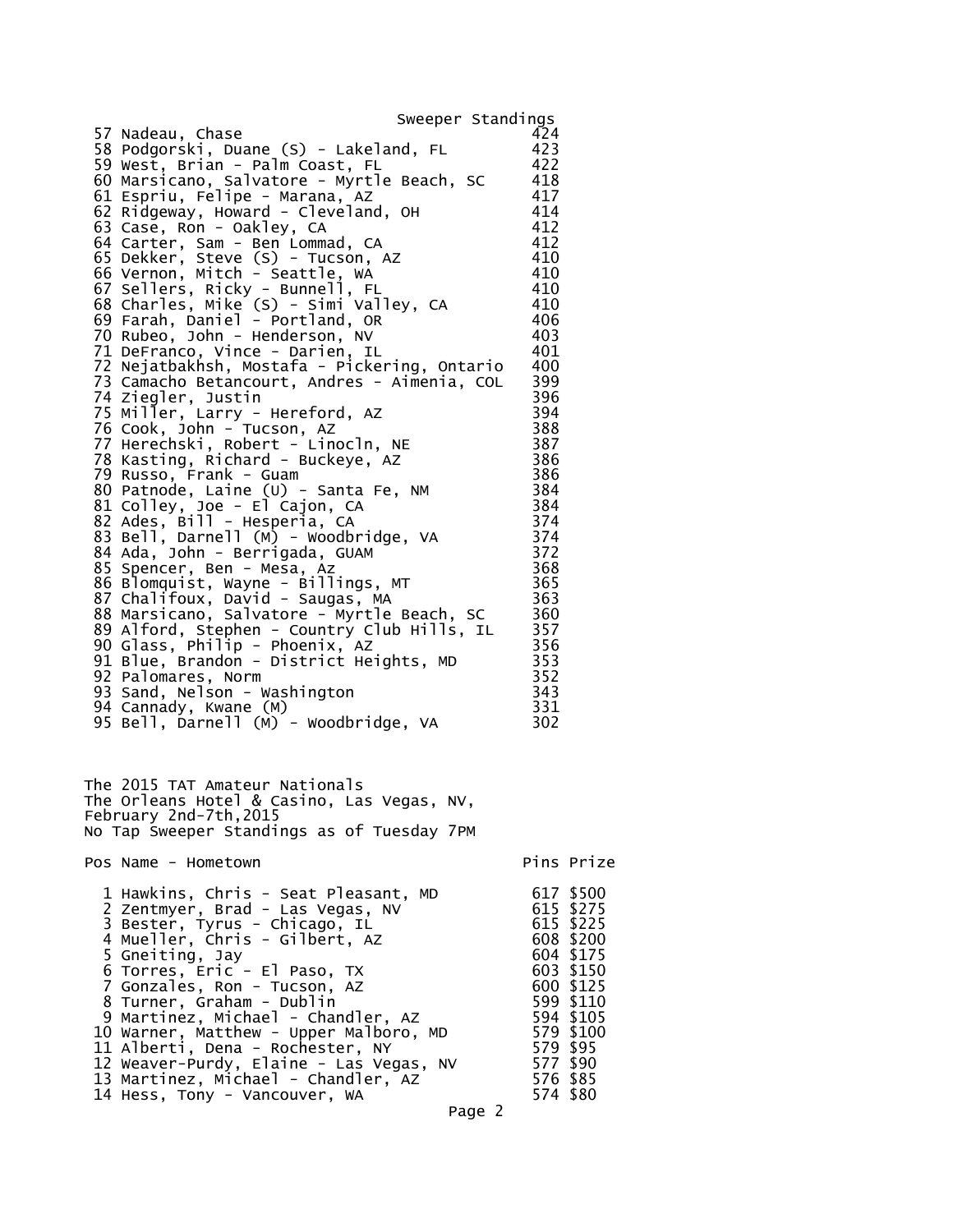|                                                                                   | Sweeper Standings |
|-----------------------------------------------------------------------------------|-------------------|
| 15 Hop, Moises                                                                    | 566 \$75          |
| 16 Nietsch, Johann - Ostfildren                                                   | 565 \$70          |
| 17 Wiberg, Chad - Shephard, MT                                                    | 562 \$65          |
| 18 Matthews, Dennis - Waianae, HI                                                 | 560 \$60          |
| 19 Solis, Joel                                                                    | 555               |
| 20 Fernandez, Jenny                                                               | 554               |
| 21 Parris, Jason                                                                  | 553               |
| 22 Santiago, Dario                                                                | 552<br>552        |
| 23 Hop, Moises<br>24 Gibbons, Alan - Dublin, IRE                                  | 552               |
| 25 Godden, Bob - Las Vegas, NV                                                    | 549               |
| 26 Torres, Eric - El Paso, TX                                                     | 543               |
| 27 Hess, Tony - Vancouver, WA                                                     | 543               |
| 28 Ikaika, Dennis - Honolulu, HI                                                  | 541               |
| 29 Ott, Sebastian - Germany                                                       | 539               |
| 30 Lewis, Tyrone - Riverside                                                      | 538               |
| 31 Gneiting, Jay<br>32 Parris, Jason                                              | 538<br>538        |
| 33 Coleman, Trent - Laurel, MD                                                    | 538               |
| 34 Weaver-Purdy, Elaine - Las Vegas, NV                                           | 536               |
| 35 Figueroa, Eduardo - Mexico City, MX                                            | 534               |
| 36 Hawkins, Chris - Seat Pleasant, MD                                             | 533               |
| 37 Medley, Robbie - Billings, MT                                                  | 533               |
| 38 Zentmyer, Brad - Las Vegas, NV                                                 | 530               |
| 39 Samperia, Fransisco                                                            | 529               |
| 40 Bester, Tyrus - Chicago, IL                                                    | 529<br>526        |
| 41 Lambert, Kevin - Naples, FL<br>42 Kochis, Brian - Highlands Ranch, CO          | 525               |
| 43 Fournier, David - Oakley, CA                                                   | 524               |
| 44 Glynn, Joseph - Farmington Hills, MI                                           | 524               |
| 45 Godden, Bob - Las Vegas, NV                                                    | 519               |
| 46 Murphy, Henry - Henderson, NY                                                  | 519               |
| 47 Ramirez, Andres                                                                | 516               |
| 48 Kahalekai, Kanale - Wailuku, HI<br>49 Knowland, Sarah - Las Vegas, NV          | 516<br>516        |
| 50 Bortolazzo, Inger - Santa Barbara, CA                                          | 510               |
|                                                                                   | 509               |
| 51 Kochis, Bri̇́an - Highlands Ranch, CO<br>52 Mikowski, Jeff - Thousand Oaks, CA | 507               |
| 53 Carriaga, Eric - , NM                                                          | 507               |
| 54 Thompson, Larry - Tucson, AZ                                                   | 505               |
| 55 Stephey, Chad - Martinsville, IN                                               | 501               |
| 56 Ashley, Joe - Goodyear, AZ<br>57 Flick, Peter - Germany                        | 498<br>497        |
| 58 Tadiello, Todd - Oakley, CA                                                    | 493               |
| 59 Grogan, Pat                                                                    | 491               |
| 60 Chaoul, Modi                                                                   | 490               |
| 61 Laub, Sabrina - Munich, Germany                                                | 488               |
| 62 Coleman, Trent - Laurel, MD                                                    | 487               |
| 63 Robinson, Jason - Country Club Hills, IL<br>64 Kahalekai, Kanale - Wailuku, HI | 486               |
| 65 Stricker, Matt - Billings, MT                                                  | 485<br>484        |
| 66 Pringle, Larry - Crowley, TX                                                   | 482               |
| 67 Chaoul, Modi                                                                   | 479               |
| 68 Knowland, David - Las Vegas, NV                                                | 479               |
| 69 Rivera, Gaby                                                                   | 476               |
| 70 Lewis, Tyrone - Riverside                                                      | 475               |
| 71 McGee, Ann - Las Vegas, NV                                                     | 474               |
| 72 Santiago, Dario<br>73 Roethle, James E - Casa Grande, AZ                       | 473<br>470        |
| 74 Sisneros, Michael - Albuquerque, NM                                            | 470               |
| 75 Warner, Matthew - Upper Malboro, MD                                            | 470               |
| 76 Tadiello, Todd - Oakley, CA                                                    | 464               |
| 77 Gonzales, Ron - Tucson, AZ                                                     | 463               |